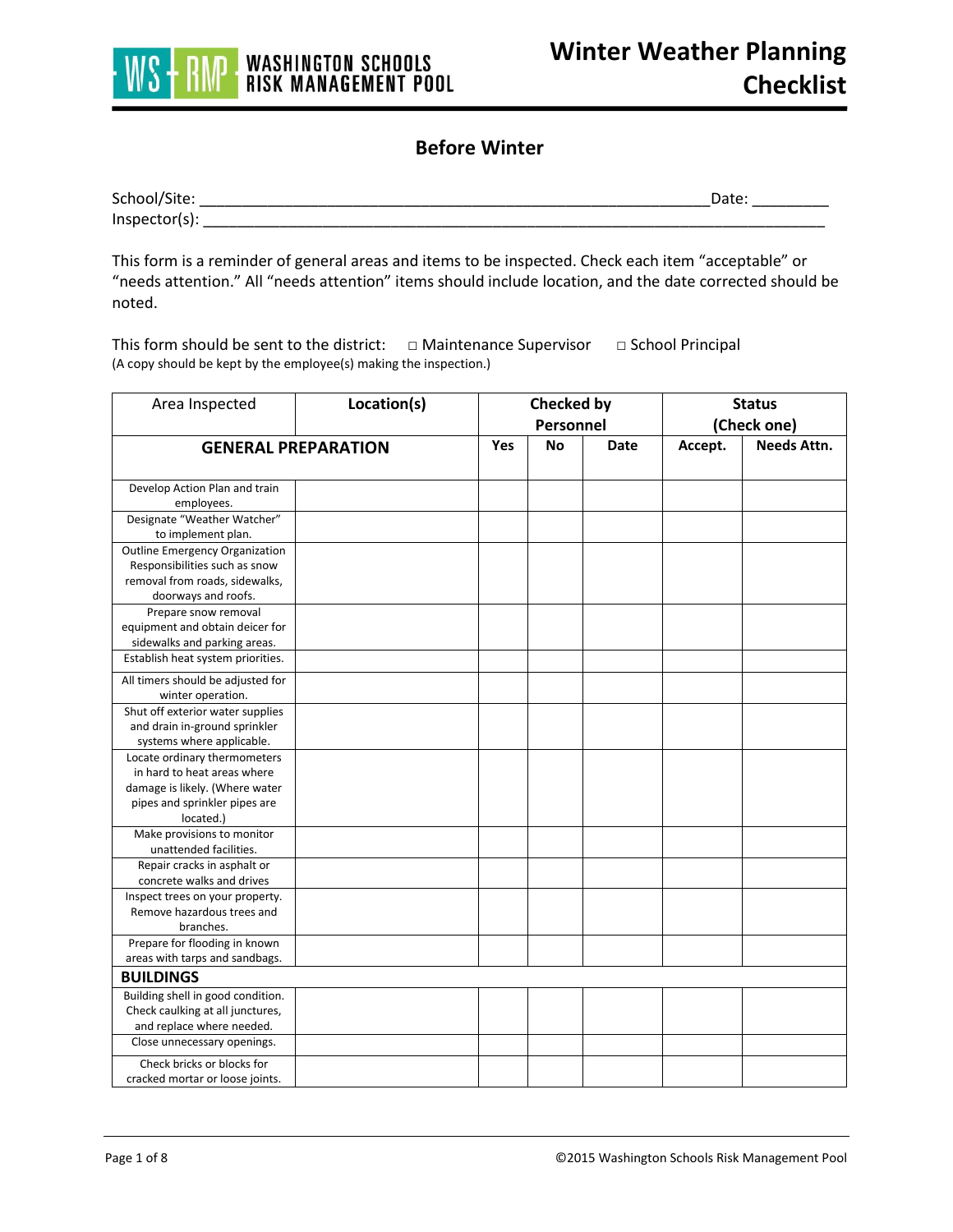

| Area Inspected                                               | Location(s) | <b>Checked by</b> |           |      | <b>Status</b> |             |
|--------------------------------------------------------------|-------------|-------------------|-----------|------|---------------|-------------|
|                                                              |             |                   | Personnel |      | (Check one)   |             |
| <b>BUILDINGS (cont.)</b>                                     |             | Yes               | No        | Date | Accept.       | Needs Attn. |
| Inspect all roof, soffit vents and                           |             |                   |           |      |               |             |
| other venting systems to make                                |             |                   |           |      |               |             |
| sure they're clear of debris.                                |             |                   |           |      |               |             |
| Prepare heating systems to                                   |             |                   |           |      |               |             |
| maintain building temps above                                |             |                   |           |      |               |             |
| 40 degrees Fahrenheit.                                       |             |                   |           |      |               |             |
| Provide safe, emergency heating                              |             |                   |           |      |               |             |
| equipment in areas prone to                                  |             |                   |           |      |               |             |
| freezing: set to be activated                                |             |                   |           |      |               |             |
| automatically or by assigned                                 |             |                   |           |      |               |             |
| personnel.                                                   |             |                   |           |      |               |             |
| Identify/prepare concealed<br>spaces, such as crawl space to |             |                   |           |      |               |             |
| be opened to allow heat passage                              |             |                   |           |      |               |             |
| during cold spell.                                           |             |                   |           |      |               |             |
| As needed, store water                                       |             |                   |           |      |               |             |
| damageable materials off the                                 |             |                   |           |      |               |             |
| floor where flooding could                                   |             |                   |           |      |               |             |
| occur.                                                       |             |                   |           |      |               |             |
| <b>ROOFING</b>                                               |             |                   |           |      |               |             |
| Inspect roof framework for                                   |             |                   |           |      |               |             |
| weaknesses.                                                  |             |                   |           |      |               |             |
| Assess roof's capacity for snow                              |             |                   |           |      |               |             |
| loading and plan for removal.                                |             |                   |           |      |               |             |
| Develop plan for Emergency                                   |             |                   |           |      |               |             |
| Organization to remove snow<br>and ice loading on roof.      |             |                   |           |      |               |             |
| Remove debris from drains,                                   |             |                   |           |      |               |             |
| scuppers, gutters, window wells                              |             |                   |           |      |               |             |
| and downspouts and repair as                                 |             |                   |           |      |               |             |
| needed.                                                      |             |                   |           |      |               |             |
| <b>Boilers</b>                                               |             |                   |           |      |               |             |
| Completely drain unused or idle                              |             |                   |           |      |               |             |
| equipment and systems.                                       |             |                   |           |      |               |             |
| Check boiler's flue to make sure                             |             |                   |           |      |               |             |
| it is clean and not blocked                                  |             |                   |           |      |               |             |
| Treat boilers to inhibit rust and<br>corrosion               |             |                   |           |      |               |             |
| Test to determine the burner's                               |             |                   |           |      |               |             |
| combustion efficiency                                        |             |                   |           |      |               |             |
| Check steam traps and air                                    |             |                   |           |      |               |             |
| release valves on two pipe                                   |             |                   |           |      |               |             |
| systems                                                      |             |                   |           |      |               |             |
| Plan to shut down and restart                                |             |                   |           |      |               |             |
| boilers in the event of fuel                                 |             |                   |           |      |               |             |
| shortage.                                                    |             |                   |           |      |               |             |
| <b>Mechanical Systems</b>                                    |             |                   |           |      |               |             |
| Protect heating systems prone<br>to freeze damage.           |             |                   |           |      |               |             |
| Shut down cooling systems and                                |             |                   |           |      |               |             |
| drain or add antifreeze as                                   |             |                   |           |      |               |             |
| needed.                                                      |             |                   |           |      |               |             |
| Check dampers vents on fan coil                              |             |                   |           |      |               |             |
| units to assure they are closing                             |             |                   |           |      |               |             |
| and working correctly.                                       |             |                   |           |      |               |             |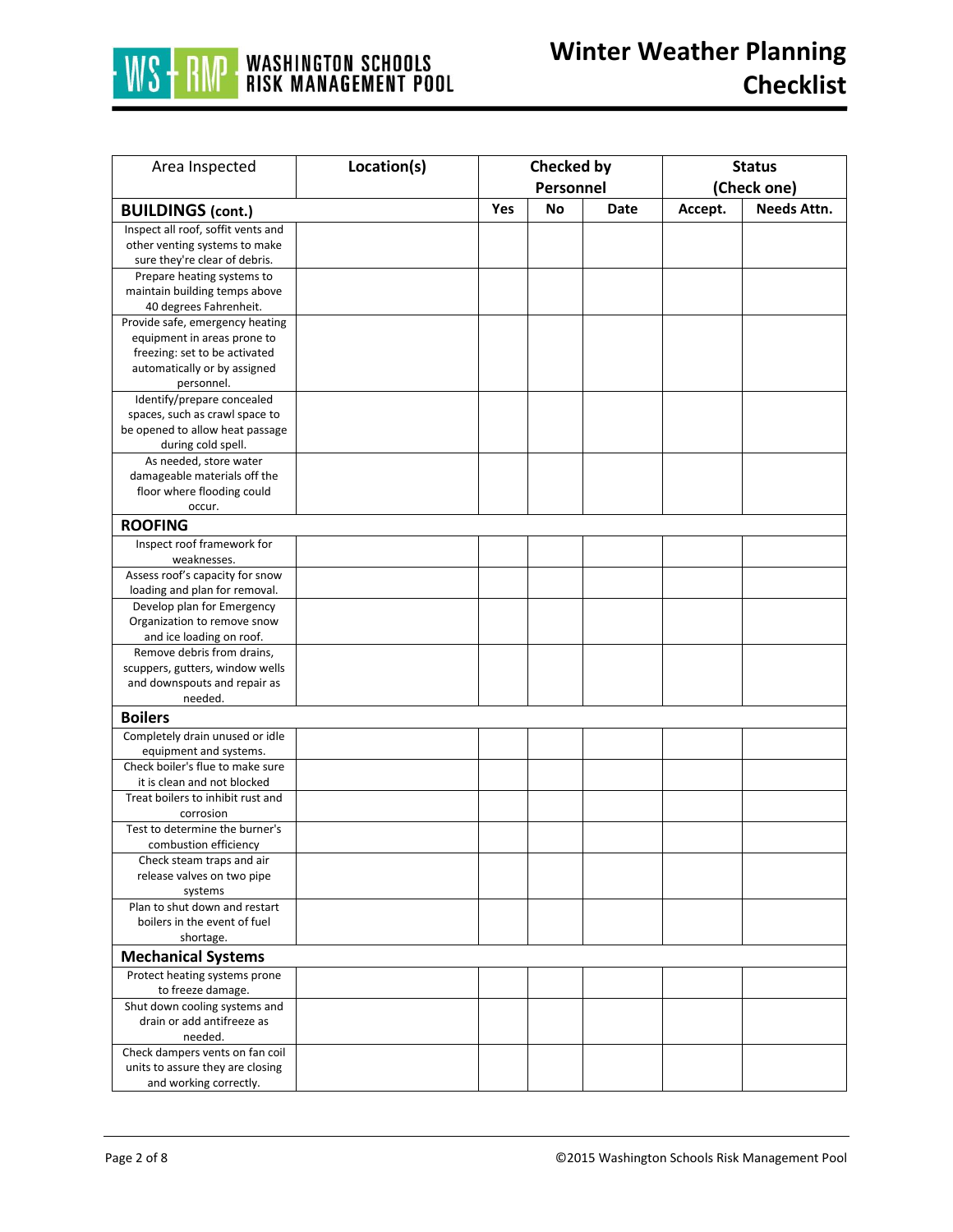

| Area Inspected                                                                                                             | Location(s)                      | <b>Checked by</b><br>Personnel |           |      | <b>Status</b><br>(Check one) |             |  |  |
|----------------------------------------------------------------------------------------------------------------------------|----------------------------------|--------------------------------|-----------|------|------------------------------|-------------|--|--|
| <b>Mechanical Systems (cont.)</b>                                                                                          |                                  | <b>Yes</b>                     | <b>No</b> | Date | Accept.                      | Needs Attn. |  |  |
| Make sure the heat tracing is<br>plugged in and operating on all<br>outdoor piping.                                        |                                  |                                |           |      |                              |             |  |  |
| Provide adequate heat, or<br>provide the proper anti-freeze<br>solution for water cooled<br>equipment such as compressors, |                                  |                                |           |      |                              |             |  |  |
| pumps, etc.<br>Check pressure vessel vents,<br>relief valves and safety valves to<br>assure functional moving parts.       |                                  |                                |           |      |                              |             |  |  |
| Construct wind breaks to<br>protect open piping, coils or<br>instruments where needed.                                     |                                  |                                |           |      |                              |             |  |  |
| Provide adequate fuel supplies<br>where needed.                                                                            |                                  |                                |           |      |                              |             |  |  |
|                                                                                                                            | <b>FIRE PROTECTION EQUIPMENT</b> |                                |           |      |                              |             |  |  |
| Where needed, place<br>thermostats inside buildings to<br>monitor temps.                                                   |                                  |                                |           |      |                              |             |  |  |
| Maintain valve room temp of 40<br>degrees Fahrenheit.                                                                      |                                  |                                |           |      |                              |             |  |  |

**Signature of Recipient: \_\_\_\_\_\_\_\_\_\_\_\_\_\_\_\_\_\_\_\_\_\_\_\_\_\_\_\_ Date\_\_\_\_\_\_\_\_\_**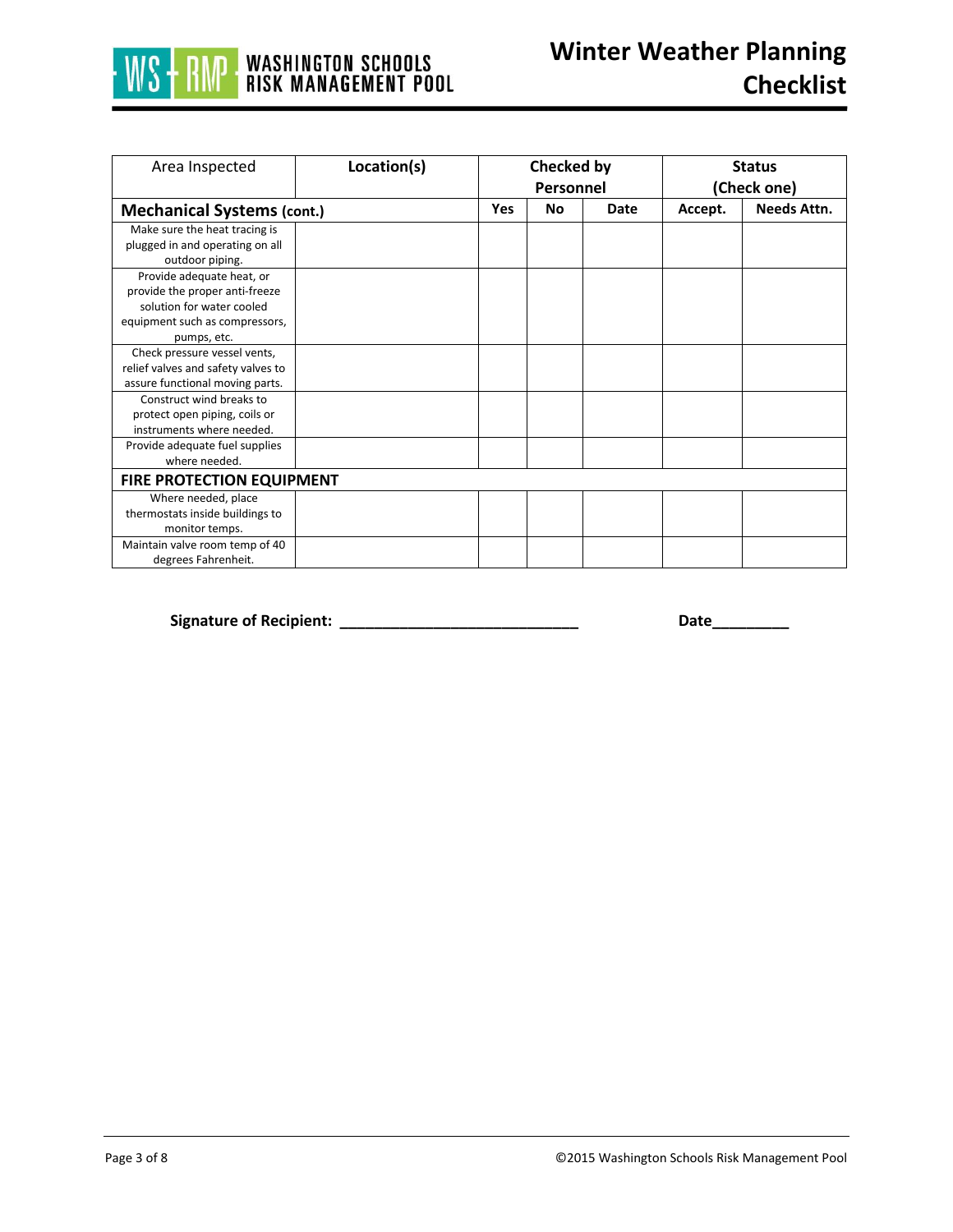

## **DURING COLD WEATHER**

| School/Site: |  |
|--------------|--|
| Inspecto     |  |

This form is a reminder of general areas and items to be inspected. Check each item "acceptable" or "needs attention." All "needs attention" items should include location, and the date corrected should be noted.

This form should be sent to the district: □ Maintenance Supervisor □ School Principal (A copy should be kept by the employee(s) making the inspection.)

| Area Inspected                    | Location(s) | <b>Checked by</b><br>Personnel |           |      | <b>Status</b><br>(Check one) |                    |  |
|-----------------------------------|-------------|--------------------------------|-----------|------|------------------------------|--------------------|--|
| <b>GENERAL PREPARATION</b>        |             | <b>Yes</b>                     | <b>No</b> | Date | Accept.                      | <b>Needs Attn.</b> |  |
|                                   |             |                                |           |      |                              |                    |  |
| Weather watcher informs           |             |                                |           |      |                              |                    |  |
| <b>Emergency Organization of</b>  |             |                                |           |      |                              |                    |  |
| impending cold snaps.             |             |                                |           |      |                              |                    |  |
| Employee monitors/records         |             |                                |           |      |                              |                    |  |
| building temperatures to          |             |                                |           |      |                              |                    |  |
| prevent freezing.                 |             |                                |           |      |                              |                    |  |
| Employee monitors/records         |             |                                |           |      |                              |                    |  |
| temps in hard-to-heat areas,      |             |                                |           |      |                              |                    |  |
| especially during idle periods.   |             |                                |           |      |                              |                    |  |
| <b>BUILDINGS</b>                  |             |                                |           |      |                              |                    |  |
| Provide temporary interior        |             |                                |           |      |                              |                    |  |
| openings to allow heat into       |             |                                |           |      |                              |                    |  |
| concealed spaces during unusual   |             |                                |           |      |                              |                    |  |
| cold spells.                      |             |                                |           |      |                              |                    |  |
| <b>ROOFING</b>                    |             |                                |           |      |                              |                    |  |
| Activate snow watch/removal       |             |                                |           |      |                              |                    |  |
| crew to monitor snow depths       |             |                                |           |      |                              |                    |  |
| and remove unsafe                 |             |                                |           |      |                              |                    |  |
| accumulations from roofs.         |             |                                |           |      |                              |                    |  |
| Clear drains of ice and snow. If  |             |                                |           |      |                              |                    |  |
| roof is pitched and without       |             |                                |           |      |                              |                    |  |
| drains, open paths to eaves to    |             |                                |           |      |                              |                    |  |
| ensure drainage and prevent       |             |                                |           |      |                              |                    |  |
| ponding.                          |             |                                |           |      |                              |                    |  |
| Remove snow from around           |             |                                |           |      |                              |                    |  |
| skylights, vents, etc. to prevent |             |                                |           |      |                              |                    |  |
| leaking.                          |             |                                |           |      |                              |                    |  |
| <b>Equipment</b>                  |             |                                |           |      |                              |                    |  |
| When freeze is expected, drain    |             |                                |           |      |                              |                    |  |
| water cooled equipment that is    |             |                                |           |      |                              |                    |  |
| not otherwise protected.          |             |                                |           |      |                              |                    |  |
| Frequently drain condensed        |             |                                |           |      |                              |                    |  |
| moisture from compressed air      |             |                                |           |      |                              |                    |  |
| lines.                            |             |                                |           |      |                              |                    |  |
| Check that heat tracing is        |             |                                |           |      |                              |                    |  |
| plugged in and operating on all   |             |                                |           |      |                              |                    |  |
| outdoor piping.                   |             |                                |           |      |                              |                    |  |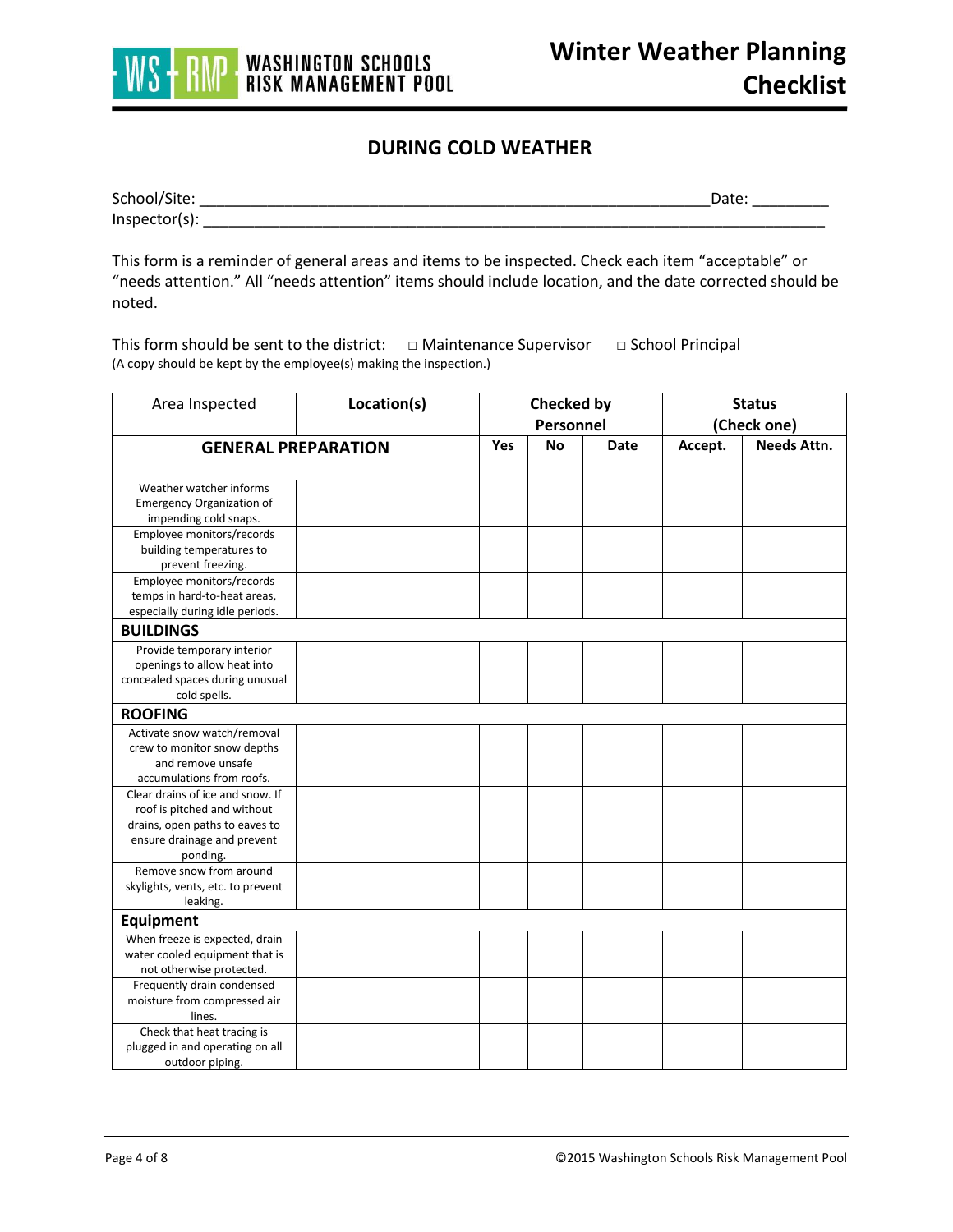

| Area Inspected                                                     | Location(s) | Checked by |    | <b>Status</b> |             |                    |
|--------------------------------------------------------------------|-------------|------------|----|---------------|-------------|--------------------|
|                                                                    |             | Personnel  |    |               | (Check one) |                    |
| <b>Equipment</b>                                                   |             | Yes        | No | Date          | Accept.     | <b>Needs Attn.</b> |
| Check pressure vessel vents,                                       |             |            |    |               |             |                    |
| relief/safety valves to assure                                     |             |            |    |               |             |                    |
| parts are functional and                                           |             |            |    |               |             |                    |
| openings are not obstructed.                                       |             |            |    |               |             |                    |
| Thaw frozen piping and                                             |             |            |    |               |             |                    |
| equipment carefully to avoid                                       |             |            |    |               |             |                    |
| damage. Do not use open                                            |             |            |    |               |             |                    |
| flames to avoid a fire hazard.                                     |             |            |    |               |             |                    |
| IF COMPLETE LOSS OF HEAT OCCURS:                                   |             | <b>Yes</b> | No | Date          | Accept.     | Needs Attn.        |
| When using portable heat                                           |             |            |    |               |             |                    |
| sources, secure against tipping                                    |             |            |    |               |             |                    |
| and keep away from                                                 |             |            |    |               |             |                    |
| combustibles.                                                      |             |            |    |               |             |                    |
| If using portable power sources,                                   |             |            |    |               |             |                    |
| consider health and safety                                         |             |            |    |               |             |                    |
| concerns with carbon monoxide.                                     |             |            |    |               |             |                    |
| Shut off and drain domestic                                        |             |            |    |               |             |                    |
| water supply system if needed                                      |             |            |    |               |             |                    |
| to prevent freezing. Don't                                         |             |            |    |               |             |                    |
| forget water heaters and turn                                      |             |            |    |               |             |                    |
| off their power sources.                                           |             |            |    |               |             |                    |
| Shut off and drain sprinkler                                       |             |            |    |               |             |                    |
| system as needed. Don't forget                                     |             |            |    |               |             |                    |
| your sprinkler impairment                                          |             |            |    |               |             |                    |
| program and to notify fire                                         |             |            |    |               |             |                    |
| department.                                                        |             |            |    |               |             |                    |
| Provide constant fire watch                                        |             |            |    |               |             |                    |
| while sprinklers are impaired.                                     |             |            |    |               |             |                    |
| Do not allow hazardous                                             |             |            |    |               |             |                    |
| operations like welding, grinding                                  |             |            |    |               |             |                    |
| or open flame while sprinklers                                     |             |            |    |               |             |                    |
| are impaired.                                                      |             |            |    |               |             |                    |
| Drain other equipment such as                                      |             |            |    |               |             |                    |
| heat exchanges, process                                            |             |            |    |               |             |                    |
| equipment, compressors, etc.,                                      |             |            |    |               |             |                    |
| as needed.                                                         |             |            |    |               |             |                    |
| Institute other emergency                                          |             |            |    |               |             |                    |
| procedures as outlined in your<br>emergency plan for loss of heat. |             |            |    |               |             |                    |
| <b>FIRE PROTECTION EQUIPMENT</b>                                   |             |            |    |               |             |                    |
|                                                                    |             |            |    |               |             |                    |
| Pay close attention to building                                    |             |            |    |               |             |                    |
| thermometers to assess interior                                    |             |            |    |               |             |                    |
| temperatures to prevent freeze                                     |             |            |    |               |             |                    |
| damage to sprinkler lines.                                         |             |            |    |               |             |                    |
| Check fire pump equipment to                                       |             |            |    |               |             |                    |
| be sure in operating condition.<br>Make sure hydrants, hose        |             |            |    |               |             |                    |
|                                                                    |             |            |    |               |             |                    |
| houses, pumper connections,                                        |             |            |    |               |             |                    |
| indicator posts and other<br>outdoor sprinkler system valves       |             |            |    |               |             |                    |
| remain visible and accessible                                      |             |            |    |               |             |                    |
| (free of ice and snow).                                            |             |            |    |               |             |                    |
|                                                                    |             |            |    |               |             |                    |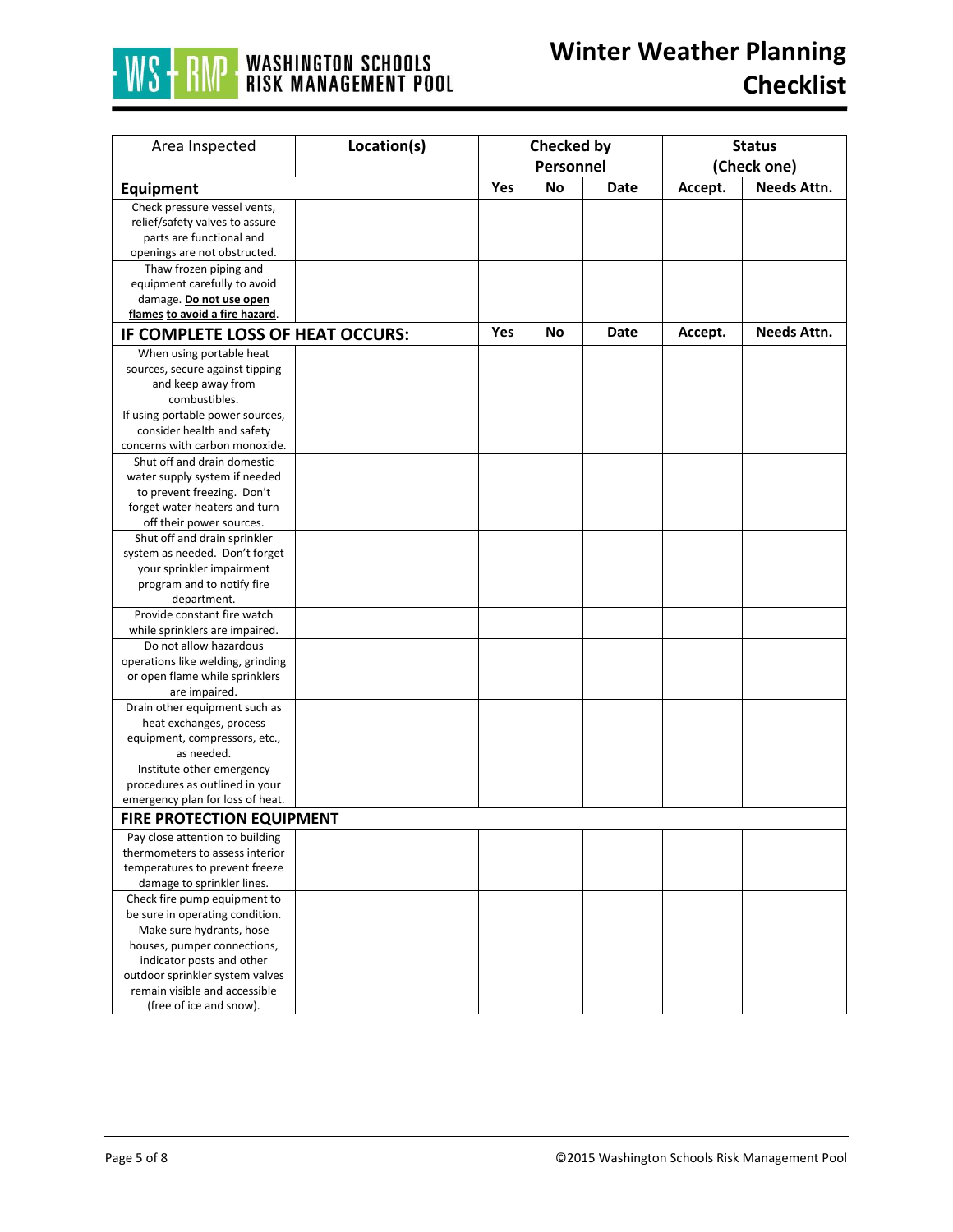

| For wet-pipe sprinkler systems:    |  |  |  |  |  |  |
|------------------------------------|--|--|--|--|--|--|
| If heat is lost, check all water-  |  |  |  |  |  |  |
| based extinguishers for possible   |  |  |  |  |  |  |
| freeze damage.                     |  |  |  |  |  |  |
| Check for broken pipe fittings,    |  |  |  |  |  |  |
| cracked piping, and any            |  |  |  |  |  |  |
| distorted/leaking sprinklers       |  |  |  |  |  |  |
| For dry-pipe sprinkler systems:    |  |  |  |  |  |  |
| Regularly check air pressure and   |  |  |  |  |  |  |
| temps in dry-pipe enclosure.       |  |  |  |  |  |  |
| Use moisture traps and             |  |  |  |  |  |  |
| desiccants in the air supply       |  |  |  |  |  |  |
| piping if the system has a history |  |  |  |  |  |  |
| of heavy condensation buildup.     |  |  |  |  |  |  |

**Signature of Recipient: \_\_\_\_\_\_\_\_\_\_\_\_\_\_\_\_\_\_\_\_\_\_\_\_\_\_\_\_ Date\_\_\_\_\_\_\_\_\_**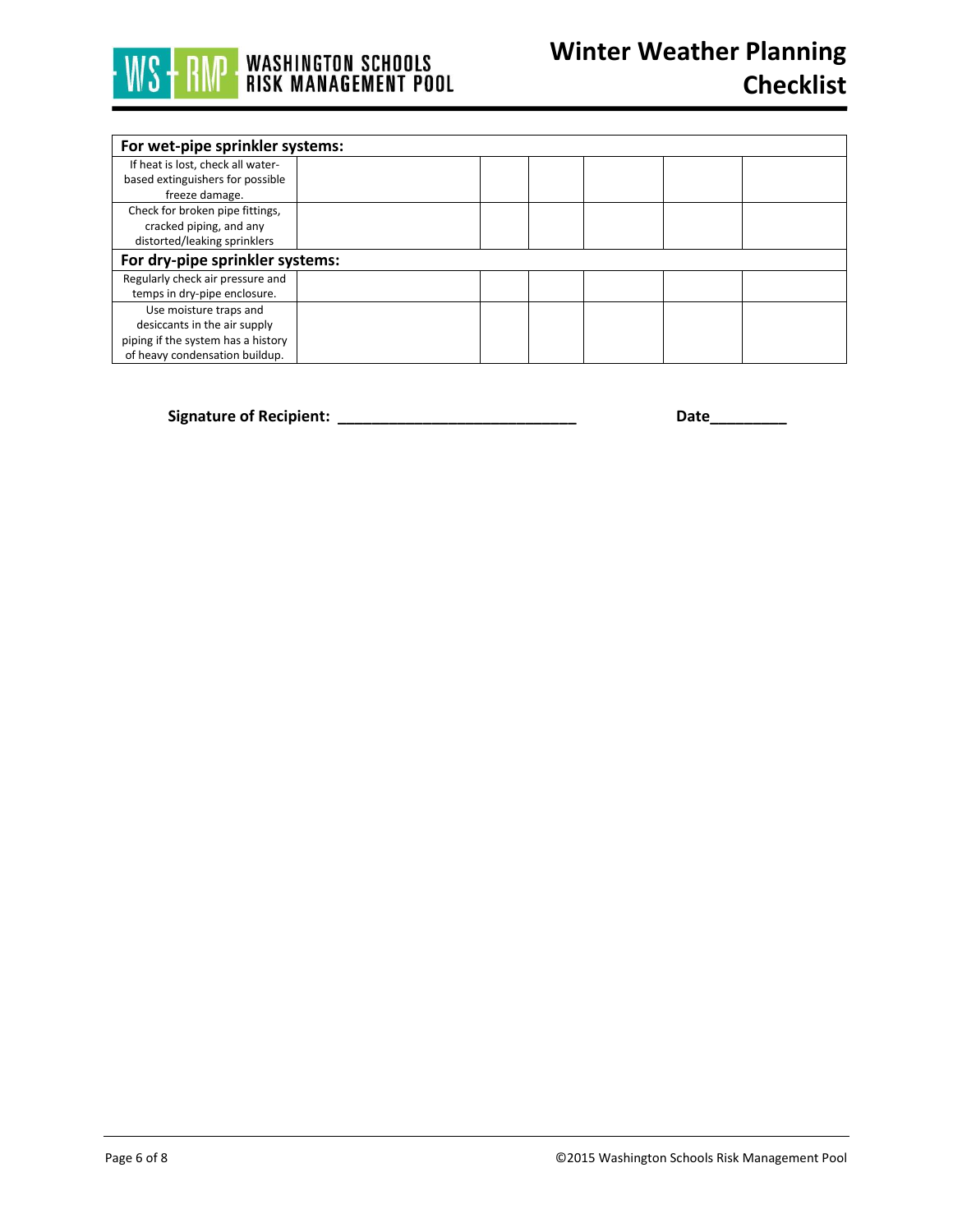

## **AFTER COLD WEATHER**

| School/Site:     | )ate |
|------------------|------|
| $Inspector(s)$ : |      |

This form is a reminder of general areas and items to be inspected. Check each item "acceptable" or "needs attention." All "needs attention" items should include location, and the date corrected should be noted.

This form should be sent to the district: □ Maintenance Supervisor □ School Principal (A copy should be kept by the employee(s) making the inspection.)

| Area Inspected                       | Location(s) | Checked by<br>Personnel |           |      | <b>Status</b><br>(Check one) |                    |
|--------------------------------------|-------------|-------------------------|-----------|------|------------------------------|--------------------|
| <b>GENERAL</b>                       |             | Yes                     | <b>No</b> | Date | Accept.                      | <b>Needs Attn.</b> |
|                                      |             |                         |           |      |                              |                    |
| Shut down or turn off                |             |                         |           |      |                              |                    |
| emergency heat sources.              |             |                         |           |      |                              |                    |
| <b>BUILDINGS</b>                     |             |                         |           |      |                              |                    |
| Close interior openings to           |             |                         |           |      |                              |                    |
| concealed spaces such as             |             |                         |           |      |                              |                    |
| tunnels.                             |             |                         |           |      |                              |                    |
| Reactivate domestic water            |             |                         |           |      |                              |                    |
| system and turn on power to          |             |                         |           |      |                              |                    |
| water heaters.                       |             |                         |           |      |                              |                    |
| Maintain around the clock            |             |                         |           |      |                              |                    |
| surveillance of frozen water         |             |                         |           |      |                              |                    |
| lines until it is sure that no pipes |             |                         |           |      |                              |                    |
| are broken as it can take many       |             |                         |           |      |                              |                    |
| hours to thaw.                       |             |                         |           |      |                              |                    |
| <b>ROOFING</b>                       |             |                         |           |      |                              |                    |
| Assess snow depths and               |             |                         |           |      |                              |                    |
| consider addition weight from        |             |                         |           |      |                              |                    |
| rain. Remove unsafe                  |             |                         |           |      |                              |                    |
| accumulations of snow from           |             |                         |           |      |                              |                    |
| roofs.                               |             |                         |           |      |                              |                    |
| Consider where snow could fall       |             |                         |           |      |                              |                    |
| from roofs and isolate danger        |             |                         |           |      |                              |                    |
| areas.                               |             |                         |           |      |                              |                    |
| Clear drains of ice and snow. If     |             |                         |           |      |                              |                    |
| roof is pitched and without          |             |                         |           |      |                              |                    |
| drains, open paths to eaves to       |             |                         |           |      |                              |                    |
| ensure drainage and prevent          |             |                         |           |      |                              |                    |
| ponding.                             |             |                         |           |      |                              |                    |
| Remove snow from around roof         |             |                         |           |      |                              |                    |
| skylights, vents, etc. to prevent    |             |                         |           |      |                              |                    |
| leaking as needed.                   |             |                         |           |      |                              |                    |
| <b>Equipment</b>                     |             |                         |           |      |                              |                    |
| Replace fluids to equipment as       |             |                         |           |      |                              |                    |
| needed.                              |             |                         |           |      |                              |                    |
| Drain condensed moisture from        |             |                         |           |      |                              |                    |
| compressed air lines.                |             |                         |           |      |                              |                    |
| Check pressure vessel vents,         |             |                         |           |      |                              |                    |
| relief/safety valves to make sure    |             |                         |           |      |                              |                    |
| parts are functional and             |             |                         |           |      |                              |                    |
| openings are not obstructed.         |             |                         |           |      |                              |                    |